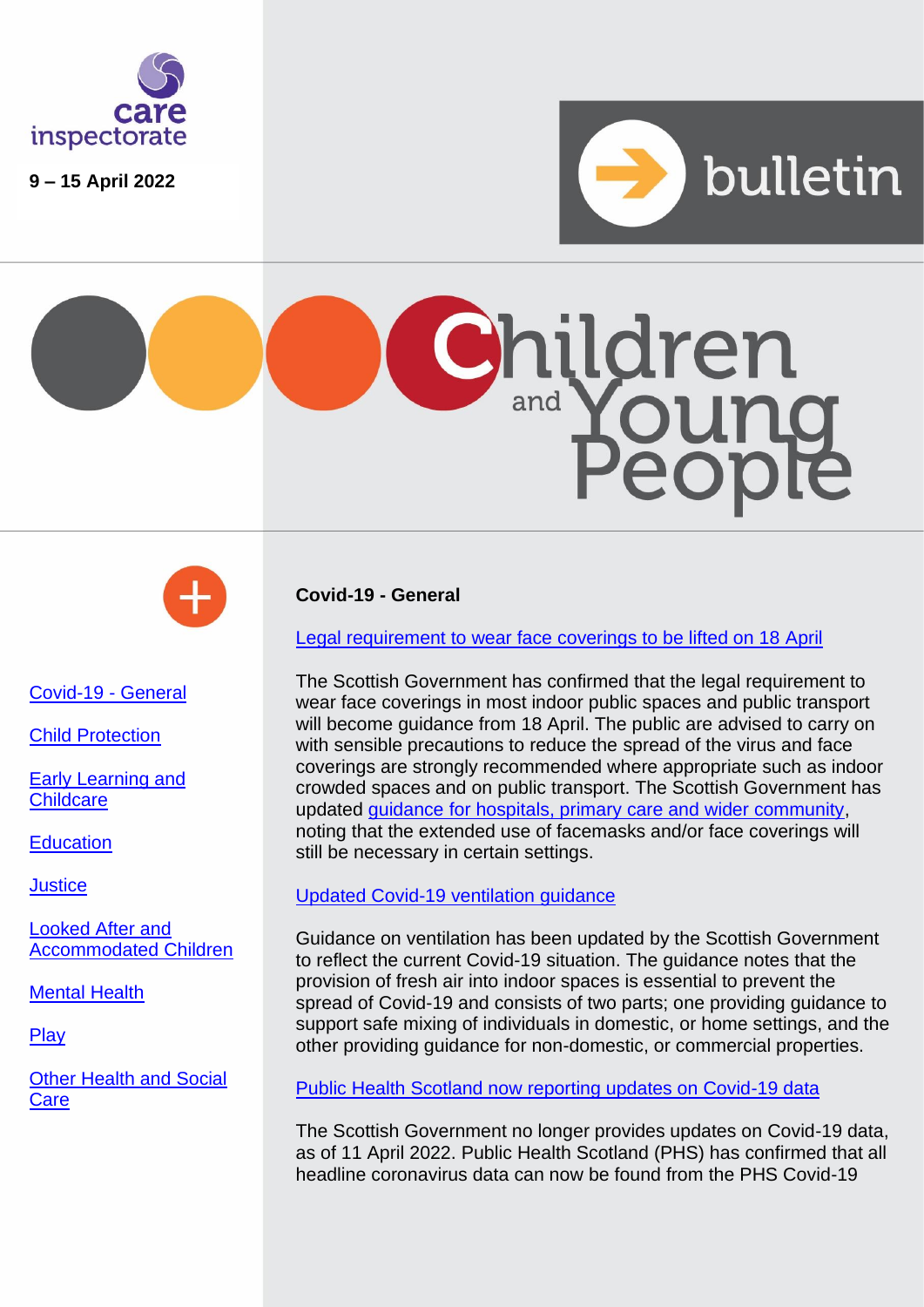

daily dashboard, which includes data on Covid-19 cases, hospitalisations, deaths and vaccinations, and neighbourhood and demographic breakdowns.

# **Carers**

[Care Inspectorate unpaid carer inquiry launched](https://www.careinspectorate.com/index.php/news/6638-care-inspectorate-unpaid-carer-inquiry)

A national inquiry into adult unpaid carers' experiences of social work and social care has been launched by the Care Inspectorate. We will talk to unpaid carers directly about how social work and social care services support them to maintain or improve their quality of life and support their ability to continue to care. From this work we will learn lessons about how the future support of carers can be developed and improved. We have launched a survey for unpaid carers to inform the inquiry. The survey will remain open until Friday 3 June.

#### [Latest estimation of 685,000 carers living in Scotland](https://www.gov.scot/publications/scotlands-carers-update-release-2/)

There are around 685,000 carers, including 30,000 young carers, living in Scotland according to the latest figures published by the Scottish Government. The estimates were produced using the Scottish Government's Scottish Health Survey and midyear population estimates published by National Records of Scotland.

#### [Call for legal framework and single definition for kinship carers](https://frg.org.uk/news-blogs-and-vlogs/news/time-to-define-kinship-care/)

A family justice charity has launched a campaign calling for a "clear and simple legal framework" and single definition for kinship carers. The Family Rights Group argues that a universal definition would automatically "passport" kinship carers and their children to entitlement to a minimum level of support and services.

## **Child Protection**

#### [Public protection guidance for safeguarding Ukrainian refugees](https://www.gov.scot/publications/people-arriving-from-ukraine-risk-and-need-public-protection-guidance/pages/overview/)

The Scottish Government has published guidance for practitioners involved in the safeguarding of children and adults who are arriving in Scotland from Ukraine. The guidance sets out the current safeguarding challenges presented by the arrival of vulnerable children and adults from Ukraine, and outlines the approach to: identifying; supporting and maximising safety; the principles that should be applied and the legal frameworks underpinning practice. The guidance should be read in conjunction with [Super Sponsor Scheme and Homes for Ukraine: guidance for local](https://www.gov.scot/publications/super-sponsor-scheme-and-homes-for-ukraine-guidance-for-local-authorities/)  [authorities.](https://www.gov.scot/publications/super-sponsor-scheme-and-homes-for-ukraine-guidance-for-local-authorities/)

[CELCIS launches online resource supporting child refugees and their families](https://celcis.org/knowledge-bank/protecting-children/supporting-child-refugees-and-their-families)

An online resource to help support child refugees and their families has been launched by the Centre for Excellence for Children's Care and Protection (CELCIS). The new resource is designed to help people in Scotland working with and supporting children and families in professional, voluntary or personal capacity, and across Europe. Included in the resource is information on child protection and

OFFICIAL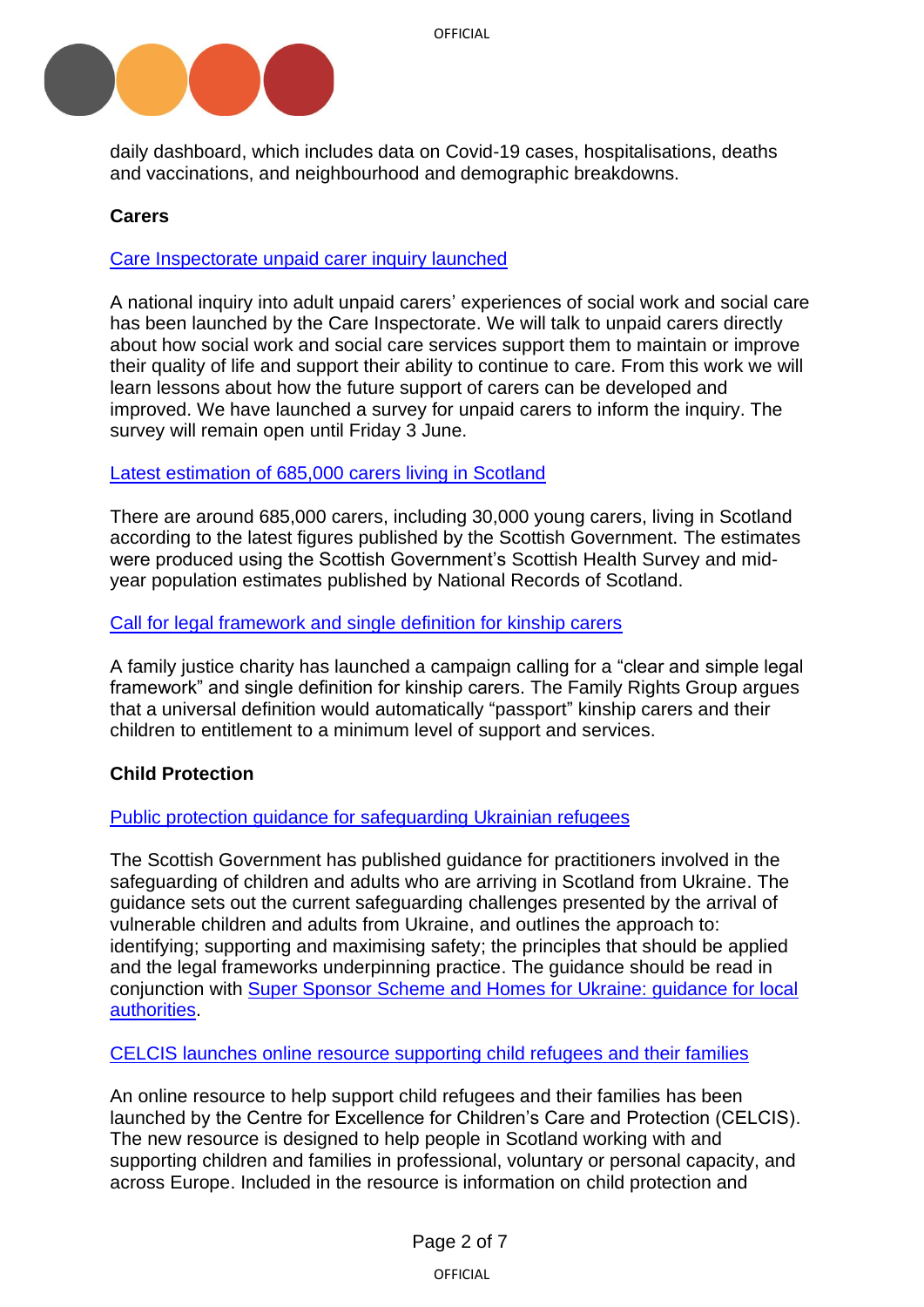

safeguarding, supporting mental and physical wellbeing including trauma, and the needs of children who require care.

# [Child protection trend data published by Scottish Government](https://www.gov.scot/publications/child-protection-statistics-2021-local-authority-benchmarking-tool/)

Child protection trend data for 2020 to 2021 has been published by the Scottish Government. The data is presented in a tool which compares and benchmarks statistics across local authority areas and with national figures for a range of indicators.

## [Katharina Kasper appointed Chair of Children's Hearings Scotland](https://www.chscotland.gov.uk/about-us/latest-news/new-chair-of-the-board-appointed/)

Katharina Kasper has been appointed as the new Chair of Children's Hearings Scotland. Ms Kasper, who has a background in organisational transformation, risk management, and oversight and assurance, will take over the role from Garry Coutts who served as Chair for eight years.

[Coalition highlights risks of criminal exploitation for excluded children \(England\)](https://justforkidslaw.org/news/coalition-childrens-charities-demand-better-protection-against-child-criminal-exploitation)

A coalition of children's charities have written to the UK Government to highlight the ways in which school exclusions entrench child criminal exploitation (CCE). Led by Just for Kids Law, charities such as NSPCC and Barnardo's are seeking to draw attention to the how exclusion often makes children more vulnerable to CCE and the connection between exclusion from school and entry into the youth justice system.

## **Early Learning and Childcare**

#### Progress report on delivery [of ELC expansion published](https://www.gov.scot/news/childcare-savings-for-families-1/)

A progress report on delivery of the early learning and childcare (ELC) expansion has been published by the Scottish Government and the Improvement Service. According to the report, 111,574 children were accessing funded ELC as of the end of January 2022, while every council reported an increase between 6% and 26% in numbers of two to five year olds accessing funded ELC compared to August 2021. There has been an increase of 16% in the numbers of eligible twos accessing funded ELC, rising from 5,966 children in August 2021 to 6,913 in January 2022.

#### [Webinars on business support for childminders available to watch](https://www.childminding.org/news/watch-webinar-on-business-support-for-childminders-from-business-gateway)

Webinars on business sustainability and support have been made available by the Scottish Childminding Association (SCMA). Earlier in the year, Business Gateway hosted a programme of webinars aimed at childminders covering areas such as financial management, digital, business growth and business development.

## Guidance [for local authorities on summer holiday fund](https://soscn.org/news/news_260)

Guidance has been issued to local authorities and COSLA to help in planning for summer holiday food and childcare programmes. The guidance, shared by the Scottish Out of School Care Network, relates to the Scottish Government's funding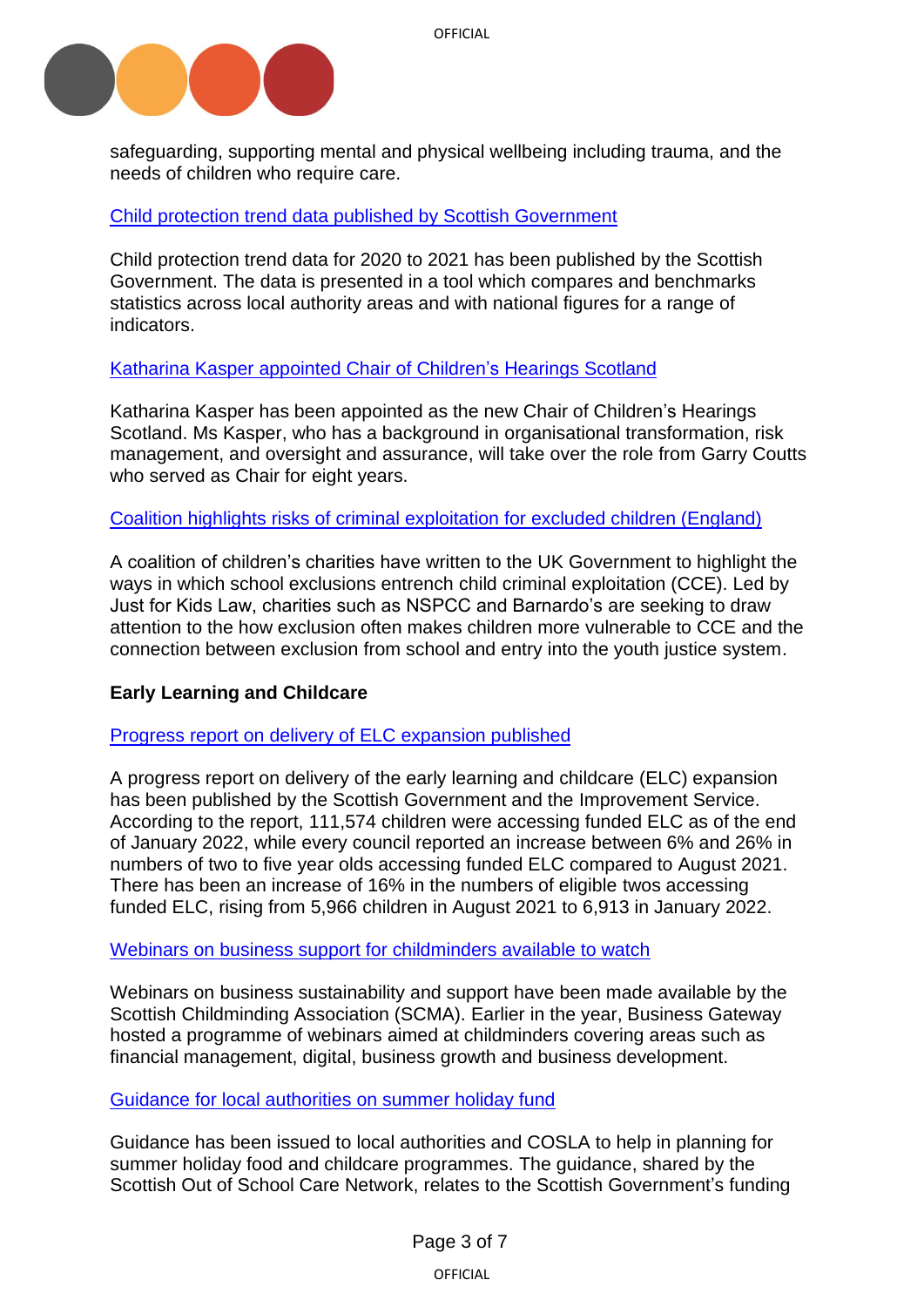

of £10m to enhance equity in holiday provision for children and families living in poverty who may experience barriers to accessing food, childcare and activities during the holidays.

#### [Early years market research organisation](https://www.ceeda.co.uk/) to close

Ceeda, an independent market research for the early years and childcare sector across the UK, has announced it is to close on 1 May. According to [Nursery World,](https://www.nurseryworld.co.uk/news/article/early-years-research-company-ceeda-to-close-next-month) the organisation, founded in 1999, is to close as a result of a lack of funds.

## <span id="page-3-1"></span><span id="page-3-0"></span>**Education**

#### [Updated Covid-19 guidance for schools](https://www.gov.scot/publications/coronavirus-covid-19-guidance-on-reducing-the-risks-in-schools/)

Updated guidance on reducing Covid-19 risks in schools has been published by the Scottish Government. The guidance is designed to support schools and local authorities in the delivery of education in light of the pandemic, and applies to all school settings, including special and residential.

#### <span id="page-3-2"></span>**Justice**

#### [Consultation launched on revised National Strategy for Community Justice](https://www.gov.scot/publications/national-strategy-community-justice-revision-consultation/)

The Scottish Government has launched a consultation seeking views on key aspects of a revised National Strategy for Community Justice. The revised strategy will be accompanied by a delivery plan which is to contain tangible and time-limited actions to drive improvement nationally towards the aims set out in the strategy the Vision for Justice in Scotland. The consultation will close on 25 May 2022.

## [CYCJ launches 'Thinking about Justice' online event](https://www.eventbrite.co.uk/e/thinking-about-justice-launch-event-tickets-298205800577)

The Children and Young People's Centre for Justice (CYCJ) is to host a launch event to share the findings of research which explored children's experiences and perceptions of, and aspirations for, justice in Scotland. The event will take place on 20 April and is free to attend.

#### [CYCJ paper on what data exists in relation to children in conflict with the law](https://www.cycj.org.uk/resource/data/)

A paper on what data exists in relation to has been published by the Children and Young People's Centre for Justice (CYCJ). The paper documents what data exists, where and when it is published, as well as providing the available data for the past five years.

## <span id="page-3-3"></span>**Looked After and Accommodated Children**

<span id="page-3-4"></span>[Findings from Born into Care research published](https://www.gov.scot/publications/born-care-scotland-circumstances-recurrence-pathways/pages/1/)

Research in relation to infants who enter the care system before they are a year old has been published by the Scottish Government. The Born into Care study, led by

OFFICIAL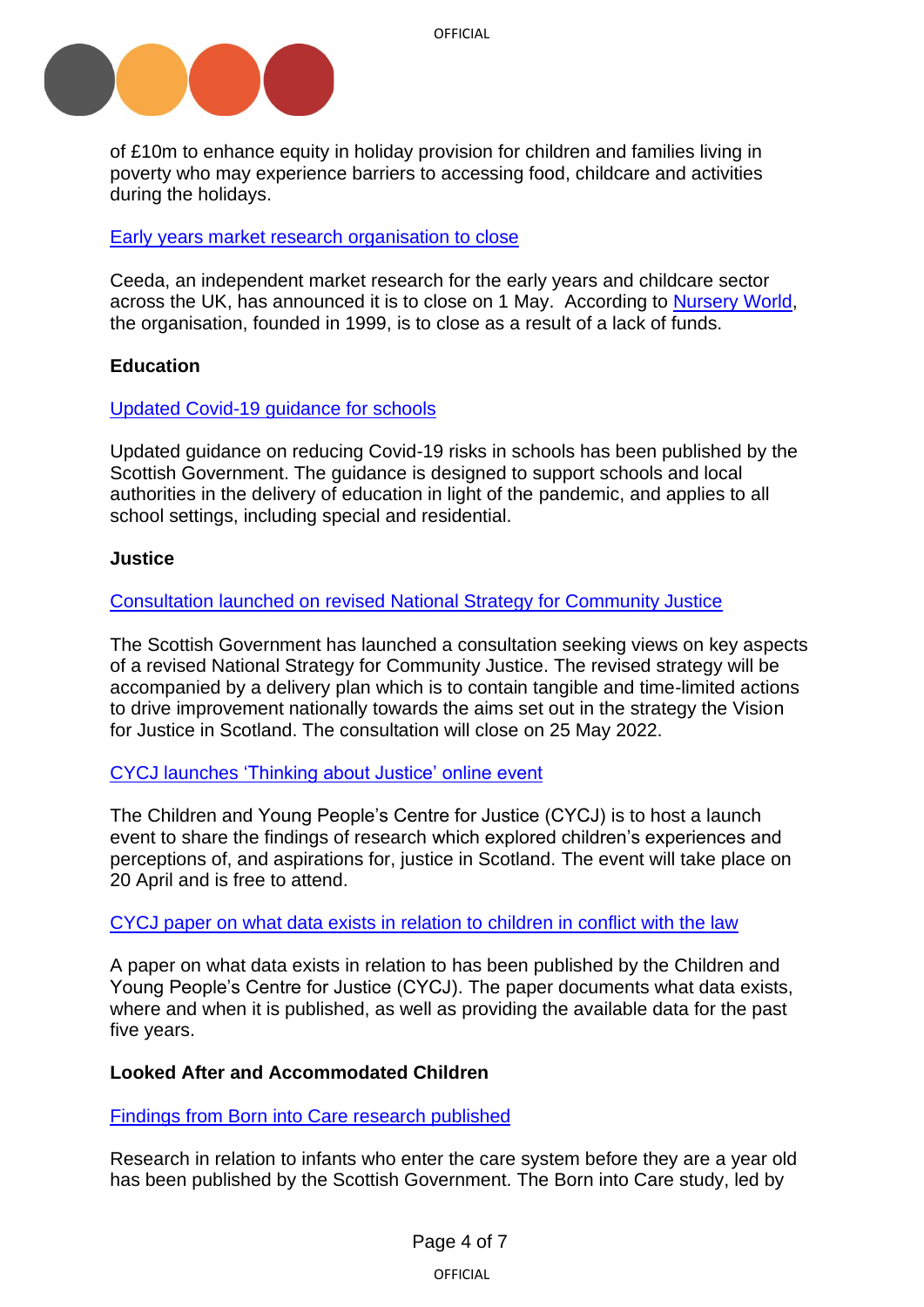

Lancaster University and involving academics from the University of Stirling, was commissioned to explore the circumstances in which removal of babies shortly after birth takes place in Scotland, including the significance of pre-birth assessments, the work undertaken with parents to prevent separation where possible, and children's pathways and permanence outcomes. Among the key findings, the researchers highlight that although on the whole families were known to services before their birth, most infants were not placed with their older brothers and sisters. Two years later, only a third of children were living with a brother or sister.

# [Ofsted study explores why children go into children's homes](https://www.gov.uk/government/publications/why-do-children-go-into-childrens-homes) (England)

A study looking at why children go into children's homes has been published by Ofsted. The report looks at the experiences of 113 children in care and found that their needs were very diverse, and there was usually more than one reason they were living in a children's home. Two thirds of the children in the study had entered a children's home because of some form of interruption in their previous care, including: foster placement breakdown (41%); children's home breakdown (15%); family breakdown (12%). The report calls for further research, including a national audit of children's needs, to provide better understanding of the experiences of children in care, and of the complexities of sufficiency in children's social care.

# <span id="page-4-0"></span>**Mental Health**

# [Consultation launched on 10-year mental health and wellbeing plan \(England\)](https://www.gov.uk/government/consultations/mental-health-and-wellbeing-plan-discussion-paper-and-call-for-evidence)

The Department of Health and Social Care has launched a discussion paper and call for views on a new 10-year mental health and wellbeing plan. The discussion paper has been informed by conversations with stakeholders, people with lived experiences and government departments. The call for views will close on 5 July.

# <span id="page-4-1"></span>**Play**

[Scottish Government announces increased funding for](https://www.gov.scot/news/free-outdoor-play-activities/) free outdoor play activities

The Scottish Government has announced £550,000 funding for the Outdoor Community Play Fund in 2022-23 to provide free outdoor play activities for children in deprived areas. The funding, which has increased by £50,000, will enable Inspiring Scotland to support up to 39 charities to provide outdoor play opportunities. The fund will also support four pilot projects providing outdoor play opportunities for children with additional support needs.

## Play Scotland to [launch new intergenerational play toolkit](https://www.playscotland.org/intergenerational-play-and-storytelling-toolkit-launch-training/#more-22488)

Generations Working Together and Play Scotland are launching a new toolkit and training on intergenerational play and storytelling on 29 April. A free event to mark the launch will include a masterclass session from a professional storyteller.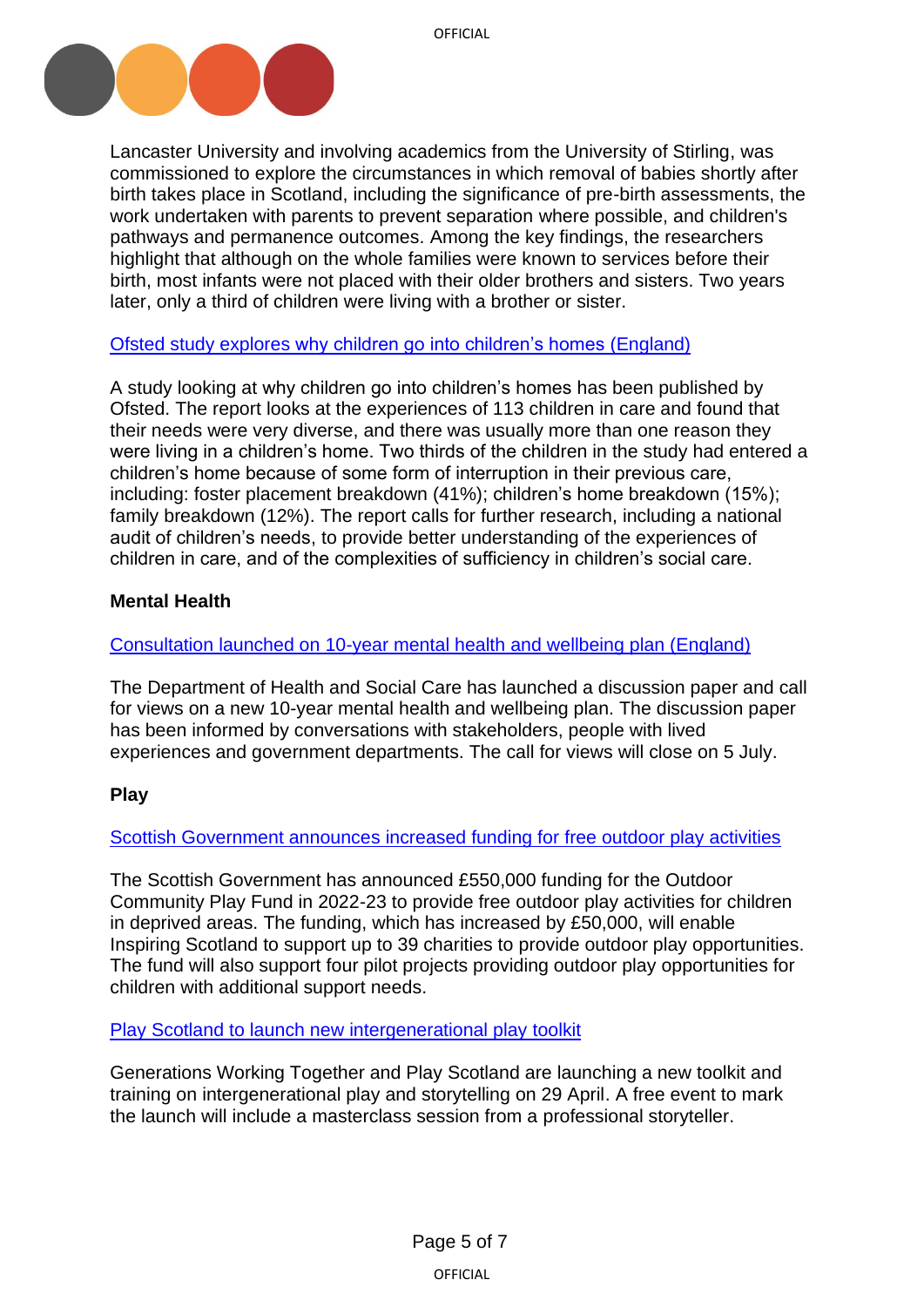

# **Other Health and Social Care**

[Care Inspectorate video on improvement in children and young people's services](https://www.youtube.com/watch?v=N64lc4xhwxU)

The Care Inspectorate has created a video to help children and young people's services learn how to run their own improvement projects using the Model for Improvement and Plan Do Study Act (PDSA) cycles. This includes specific examples relating to children and young people, and will also be helpful when progressing areas for improvement made as a result of inspection.

# [NES to host knowledge sharing sessions for health and care](https://www.nes.scot.nhs.uk/news/new-sessions-aimed-at-sharing-knowledge-and-experience-in-technology-enhanced-learning/) staff

Three taster sessions on Technology Enhanced Learning (TEL) have been scheduled by NHS Education for Scotland to support health and social care staff. The 60 minute sessions, to be hosted on Microsoft Teams and open to all staff in health and care, come on the back of the popularity of the TEL Knowledge Sharing Network.

# [Quarterly Statistical Summary Report published](https://www.careinspectorate.com/index.php/news/6622-the-care-inspectorate-statistical-summary-report-for-quarter-4-of-2021-22-has-now-been-released)

Our Statistical Summary Report for Quarter 4 of 2021/22 has been released. The quarterly report presents data on the number of registered care services, new registrations and cancellations, complaints about care services and quality theme grades all by care service type and or service sector.

## [Iriss webinar on the role of technology in rural social work](https://www.iriss.org.uk/news/news/2022/04/08/technology-answer-rural-social-work)

Iriss is to host a webinar exploring the role of technology in rural social work. Jane Pye, a lecturer in Social Work at the Department of Sociology at Lancaster University, will speak at the event, which takes place on 4 May.

## [Report on children in poverty with no recourse to public funds](https://committees.parliament.uk/publications/9616/documents/162588/default/)

A report on children in poverty with no recourse to public funds has been published by the Work and Pensions Committee at Westminster. The report calls for waiting times for parents with no recourse to public funds to be halved to five years to help children in deprivation, highlighting how many children suffer food poverty, homelessness or overcrowded homes as a result of long waiting periods.